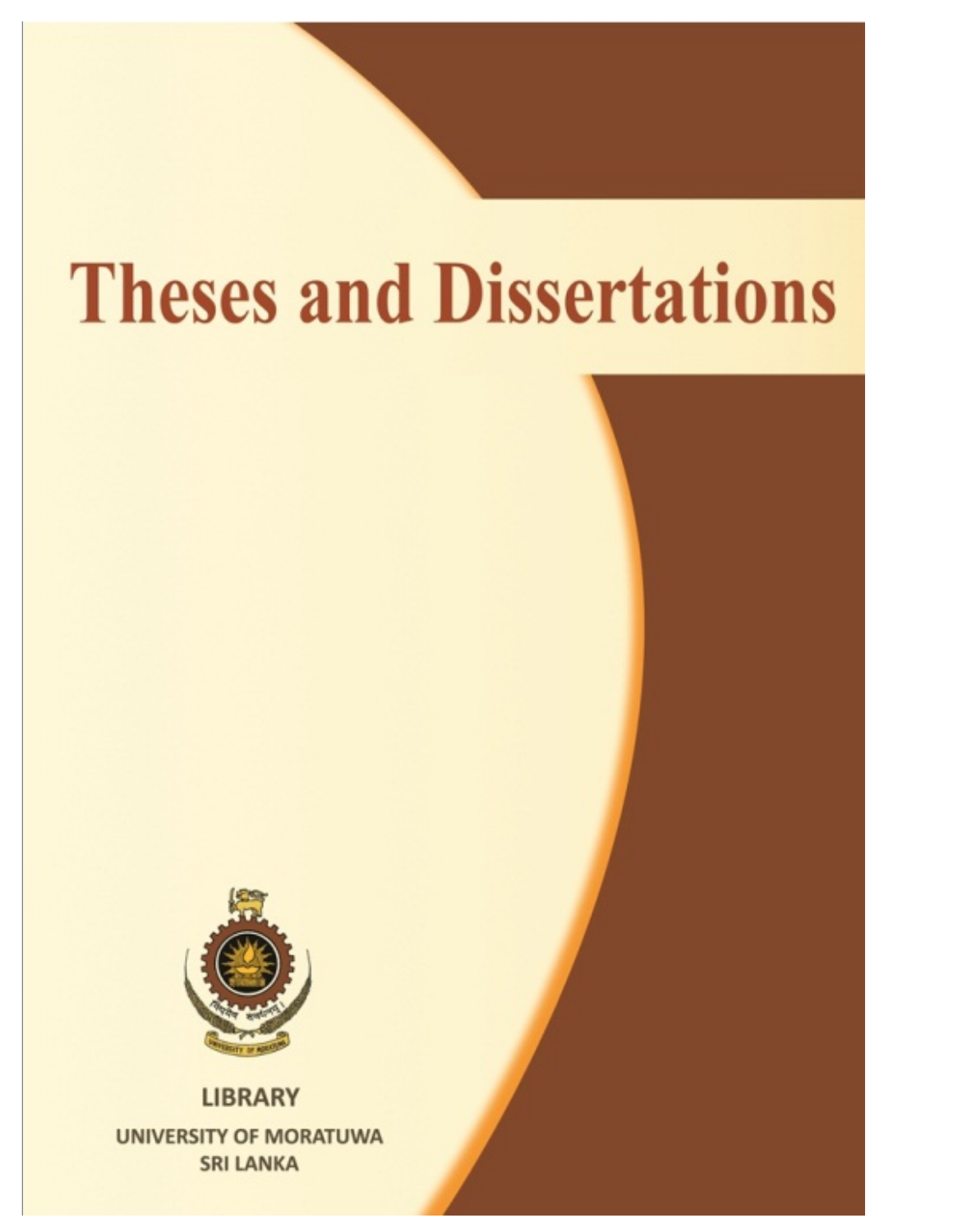## **University of Moratuwa**

## **Guidelines on Documentation and Submission of Theses and Dissertations**

## **1. INTRODUCTION**

A dissertation is an essay advancing a new point of view resulting from research as a requirement for a Masters or other advanced academic degree. A thesis is a dissertation advancing an original point of view as a result of research, as a requirement for an MPhil or a PhD degree.

All postgraduate students at the University of Moratuwa should follow the under mentioned instructions before preparation of their higher degree theses and dissertations.

Undergraduate students, who are required to submit a dissertation, should also follow these guidelines.

The final copies of the theses/dissertations will not be accepted if the students have not prepared the theses/dissertations according to these guidelines.

## **2. Common Instructions**

## **01. No of Copies**

Student must submit **Three (03)** printed copies<sup>1</sup> and **Three (03)** soft copies in CD/DVD format of the theses to the Director of Postgraduate Studies for PhD, MSc. & Mphil. Students and dissertations to the Head of the Department for Taught Courses.

## **02. Page Format**

1

- 2.1. General Instructions: International A4 white paper of good quality (80 gsm) should be used. Other paper may be used if required (e.g.: for maps) on the instructions of the supervisor.
- 2.2 Draft : The draft to be submitted to the examiners should be word processed and single sided. One and a half line spacing is required, except

<sup>&</sup>lt;sup>1</sup> If required additional copies by relevant departments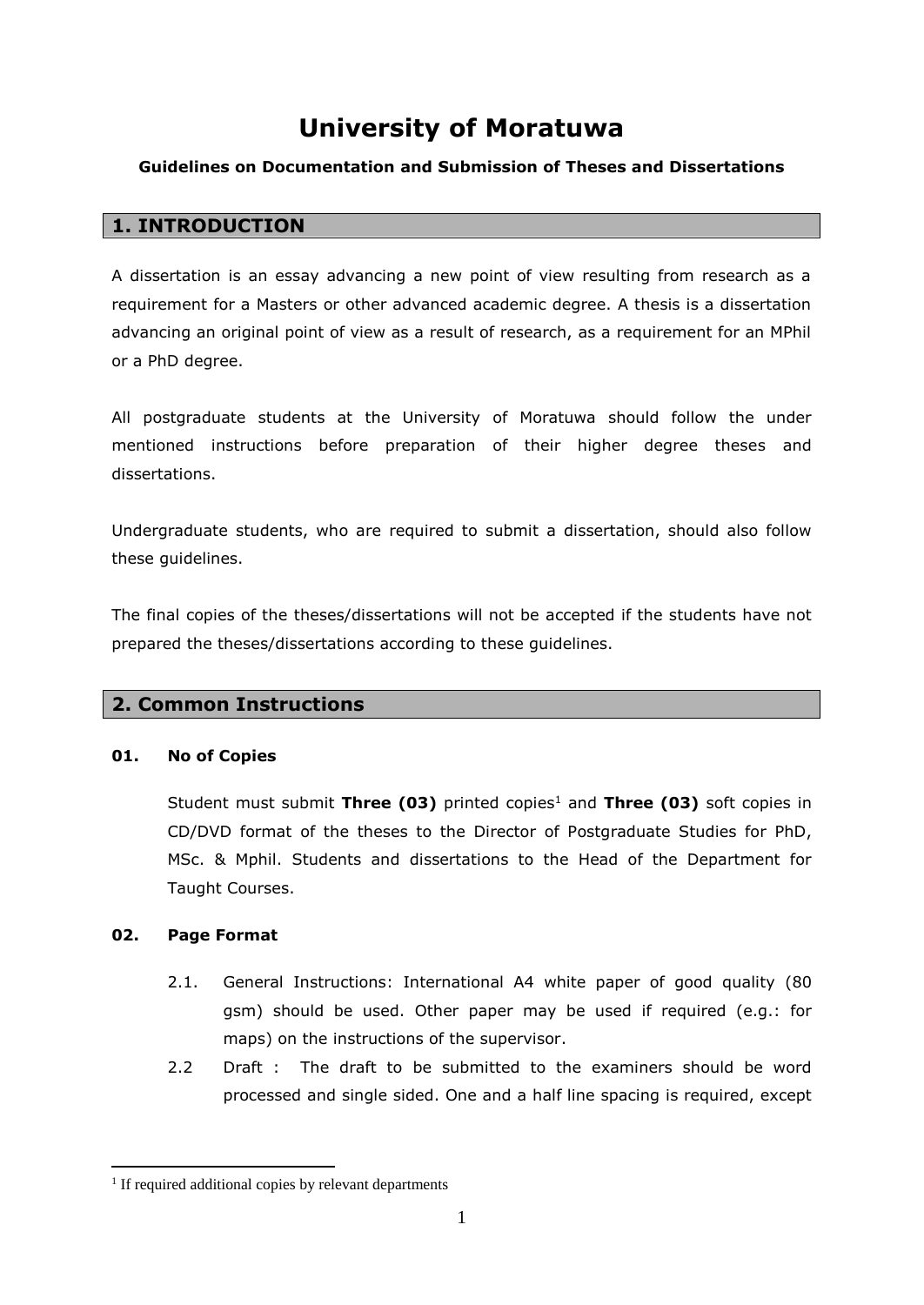for the abstract, tables and indented quotations where single line spacing may be used.

- 2.3 Final Submission: Final submission should be word processed and single sided. One and a half line spacing is required, except for the abstract, tables and indented quotations where single line spacing may be used.
- 2.4. Fonts: A conventional font type must be used and text should be in **Times New Roman**.
	- Chapter heading :All Capital—14 Font size, Bold
	- Section heading :Sentence case-12 Font size, Bold
	- Sub-section heading :Sentence case-12 Font size, Bold
	- Body text :Sentence case 12 Font size
	- Tables and Illustrations : Font size may be varied while maintaining legibility
- 2.5. Margins of 40 mm on left & bottom and 25 mm on top & right should be used (Refer Appendix I).

#### **03. Pagination**

Each page should have page numbers except the "Title" page. Lower case **Roman numerals** should be assigned centered at the bottom of the page to all "preliminary pages" (Refer Appendix II; i - ix in content page). Pagination of the body text and appendices is to be in **Arabic numerals** centered at the bottom of the page. The pagination begins with the first page of the first chapter and continues throughout the rest of the text.

## **04. Tables and Illustrations**

Tables are grids consisting of columns and rows that present numerical or verbal facts by categories. Figures include charts, graphs, diagrams, photographs, maps, musical examples, drawings and other images. All these types of nontextural material are collectively referred to as illustrations. All tables and figures must be referred to in the text by number (not by a phrase such as "the following table"). Charts, graphs, maps, and tables that are larger than the standard page should be attached as Appendices. Tables and illustrations should be centered (See figure 1 and table 1).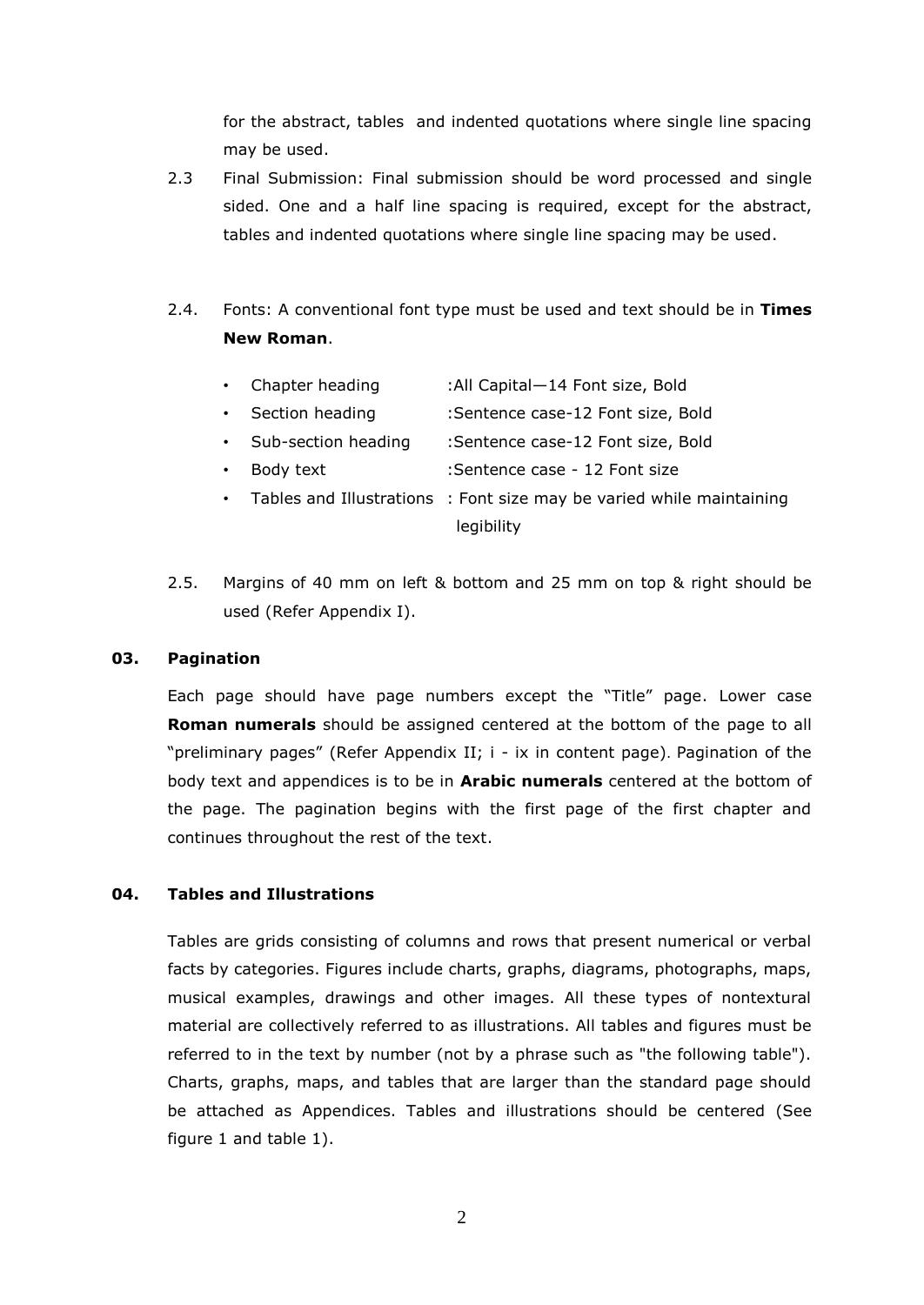

 *Figure 1:* The Internet experience of the participants Source: (if any)

Table 1: Kruskal-Wallis Test results for the Internet experience vs. user category

| <b>User Category</b> | N   | Median | <b>Ave Rank</b> | z       |
|----------------------|-----|--------|-----------------|---------|
| Academics            | 73  | 5.000  | 233.5           | 6.90    |
| Postgraduates        | 87  | 5.000  | 189.9           | 2.78    |
| Undergraduates       | 139 | 4.000  | 130.1           | $-5.75$ |
| <b>ITUM Students</b> | 31  | 4.000  | 95.5            | $-4.29$ |
| Overall              | 330 |        | 165.5           |         |
|                      |     |        |                 |         |

Source: (if any)

#### **05. Photographs**

High-quality coloured or black-and-white photographs or reprints with sufficient clarity may be incorporated. Photographs with glossy finish and dark backgrounds should be avoided where possible. State 'Original in Colour' in the title where colour is used.

#### **06. Additional Materials**

Additional materials if any (Eg: software, audio, video etc.), could be enclosed in a CD/DVD as an Appendix. These CDs/DVDs must be submitted in a pocket pasted inside back cover. Both CD label and the pocket should carry the following information: Name, Title of submission with Appendix number, Date of submission (example: May 2012), Degree and Department (example: M.Sc. in Geotechnical Engineering, Department of Civil Engineering).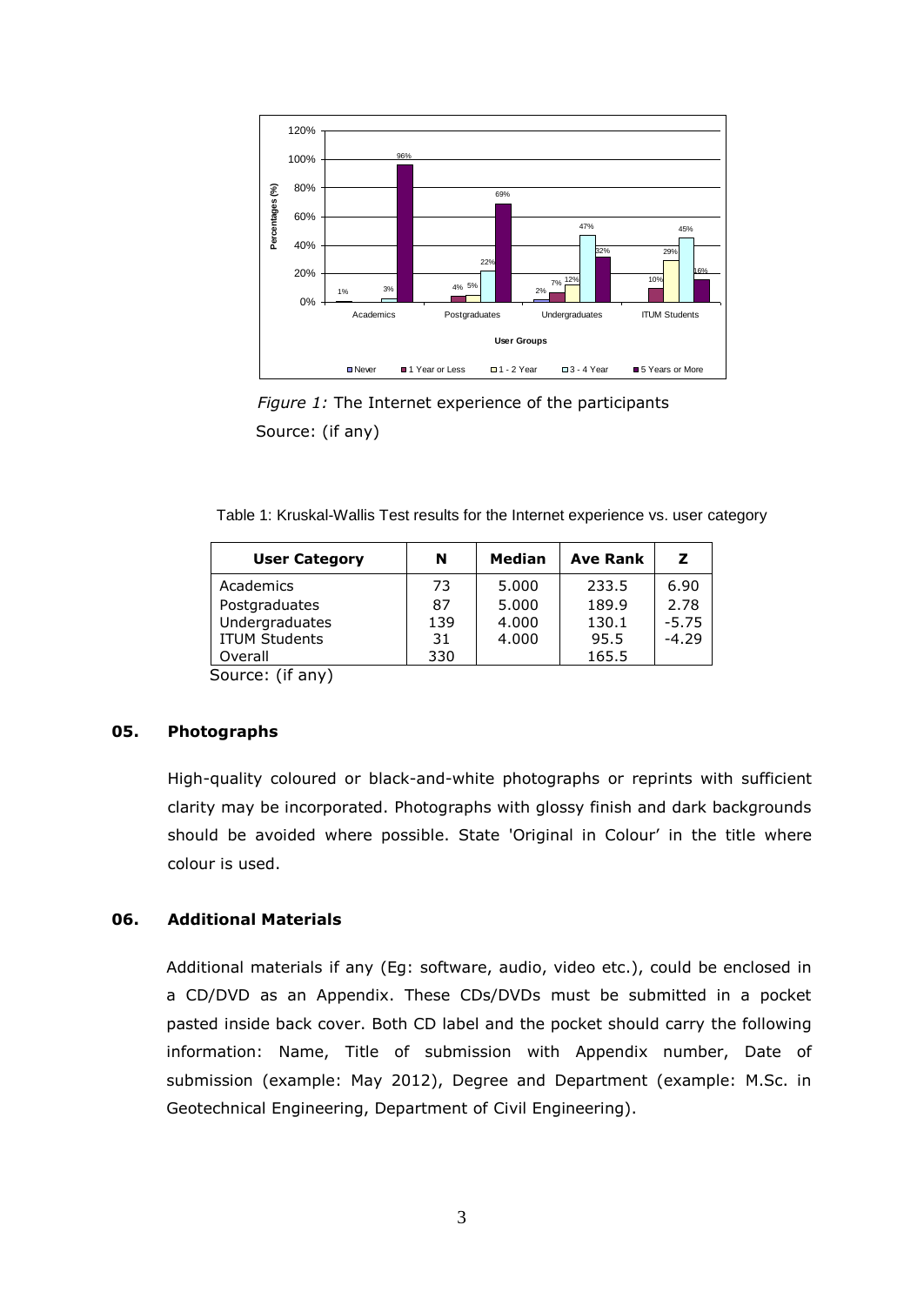## **07. Binding**

#### 7*.1. Cover Page*

See the Appendix - I for the format of the cover page. Lettering on Cover should be in **GOLD.**

## *7.2. Draft*

The draft to be submitted to the examiners should be soft bound and the number of copies should be as specified by the department.

#### *7.3. Final Submission*

The final corrected copy of the thesis/dissertation must be free from typographical, grammatical and other errors when submitted. After making the alterations mentioned by the examiners, three (03) copies of the thesis/dissertation should be hardbound with the appropriate colour of the relevant degree as follows.

| <b>PhD</b>    | Red                        |
|---------------|----------------------------|
| Mphil         | Dark Brown                 |
| MSc/ MEng     | By Research - Dark Green   |
|               | Taught courses - Dark Blue |
| MBA           | White                      |
| <b>B.Arch</b> | Brown                      |

Short name of the degree and the year submitted should be indicated at 80mm and 40 mm from the bottom of the spine respectively. The name of the candidate with initials should be mentioned at 20mm from the top of the spine (See figure 2). Lettering on cover should be in GOLD.

| A.P.Bandra |   |
|------------|---|
| M.Sc       |   |
| 2007       |   |
| Figure     | 2 |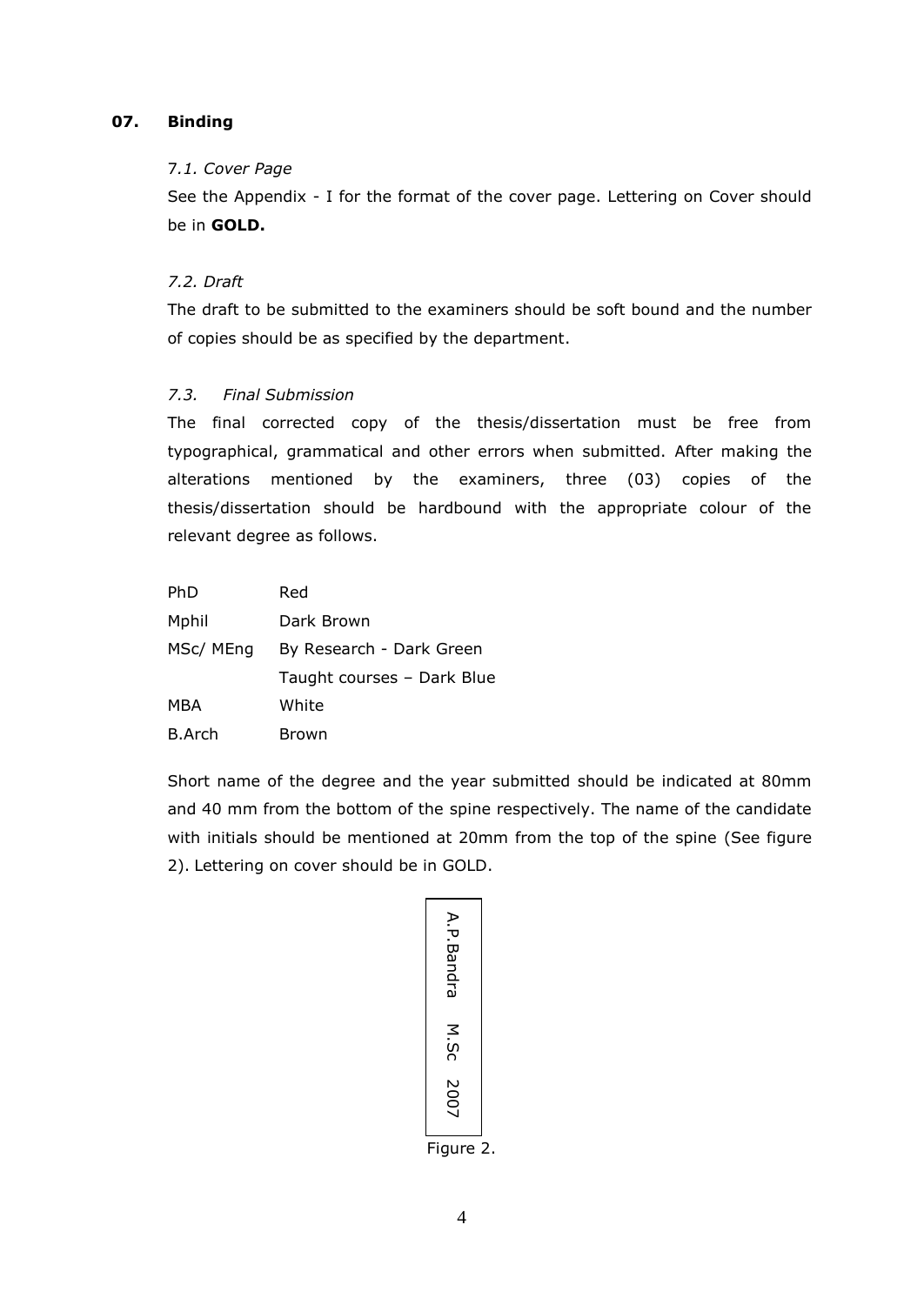## **3. Components**

- 1. A thesis/dissertation should contain the following parts in the given order.
	- 1.1. Cover
	- 1.2. Title page
	- 1.3. Declaration page of the candidate & supervisor
	- 1.4. Abstract
	- 1.5. Dedication (if any)
	- 1.6. Acknowledgements
	- 1.7. Table of contents
	- 1.8. List of figures (if any)
	- 1.9. List of tables (if any)
	- 1.10. List of abbreviations (if any)
	- 1.11. The body of the thesis/dissertation
	- 1.12. Reference list
	- 1.13. Bibliography (if any)
	- 1.14. Appendices (if any)
- 1.1. Cover

A sample cover page is available in Appendix I.

#### 1.2 Title Page

First page should be the title page (see Appendix – III). It should contain;

- The title & sub title of the thesis/dissertation
- Candidate's full name
- University registration number
- Official name of the degree to which the thesis/dissertation is submitted
- Official name of the department of the university
- The month and year of submission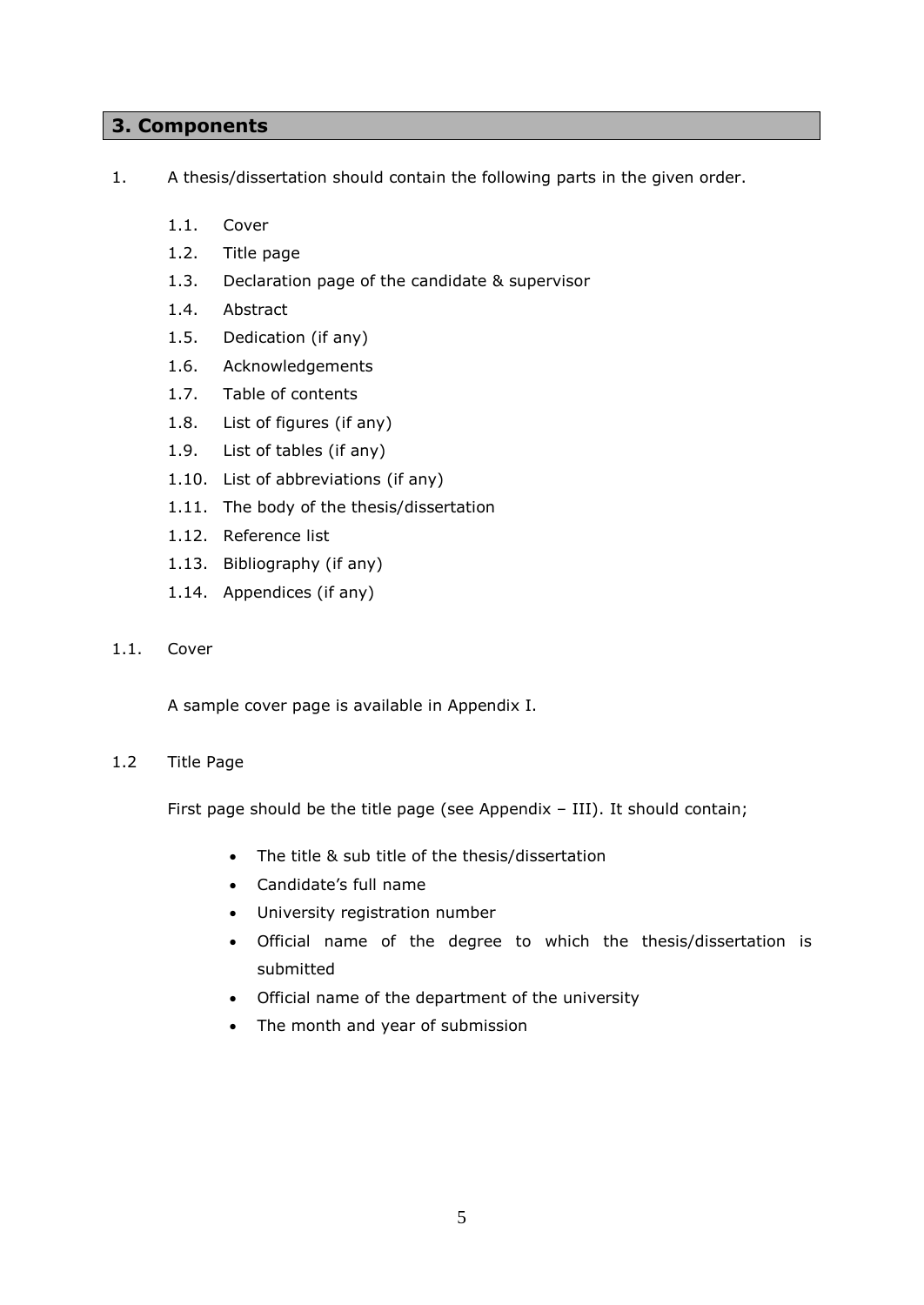#### 1.3. Declaration, copyright statement and the statement of the supervisor

The following declaration should be made by the candidate following the signature and the date. A candidate, after a discussion with the supervisor/s can request an embargo for a particular thesis/dissertation for a given work for a given time or indefinitely. Such an embargo may override the statement made in the thesis/dissertation itself.

"I declare that this is my own work and this thesis/dissertation<sup>2</sup> does not incorporate without acknowledgement any material previously submitted for a Degree or Diploma in any other University or institute of higher learning and to the best of my knowledge and belief it does not contain any material previously published or written by another person except where the acknowledgement is made in the text.

Also, I hereby grant to University of Moratuwa the non-exclusive right to reproduce and distribute my thesis/dissertation, in whole or in part in print, electronic or other medium. I retain the right to use this content in whole or part in future works (such as articles or books).

#### Signature: Date: Date: Date: Date: Date: Date: Date: Date: Date: Date: Date: Date: Date: Date: Date: Date: Date: Date: Date: Date: Date: Date: Date: Date: Date: Date: Date: Date: Date: Date: Date: Date: Date: Date: Date: D

The supervisor/s should certify the thesis/dissertation with the following declaration.

The above candidate has carried out research for the Masters/MPhil/PhD thesis/ Dissertation under my supervision.

Name of the supervisor:

Signature of the supervisor: The Contract of the supervisor: The Date : Date :

## 1.4. Abstract

1

Every copy of the thesis/dissertation must have an abstract. Abstracts must provide a brief introduction to the subject in addition to the concise summary of

<sup>2</sup> Remove inappropriate term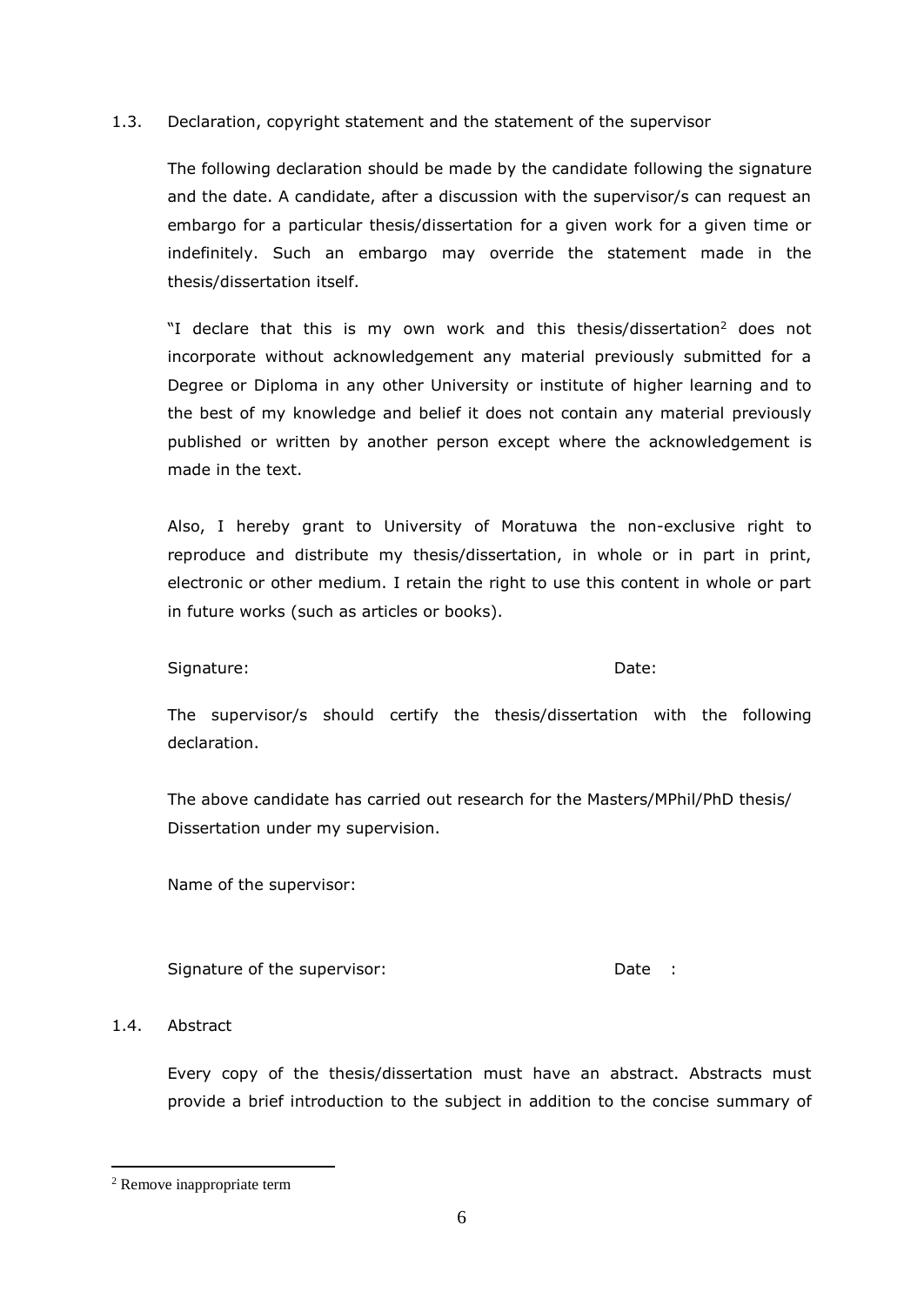methodology, tests, results, conclusions and recommendations (300 words or less).

It should also accompany a list of keywords (3-5), which could improve the accessibility of the thesis/dissertation in an online environment.

Abstract Title : Sentence case/Times New Roman 12 point Bold (If use other fonts, change the size appropriately) Text : Times New Roman 11 point Light. Spacing : Single line

#### 1.5. Dedication

May be included if desired.

#### 1.6. Acknowledgement

In the acknowledgement section, the student is required to declare the extent of assistance which has been given by his/her faculty/department staff, fellow students & external bodies or others in the collection of materials and data, the design & construction of apparatus, the analysis of data and preparation of the thesis/dissertation. If the research was sponsored, it is necessary to mention the name of the funding organization and other details (if any). In addition, it is appropriate to highlight the supervision and advice given by the thesis/dissertation supervisor.

#### 1.7. Table of contents (see Appendix - II)

All the main chapters and subsections of each chapter must be included in the table of contents with their page numbers. The page numbers of abstracts, acknowledgement and others which come first in the thesis/dissertation should also be included. Also, if there are any appendices and other addenda, should be included in the table of contents.

#### 1.8. List of figures (see Appendix – IV)

If the thesis/dissertation contains any figures then separate list should be prepared including the name of the object and the page number. The chapter number should be included in defining the number of figures.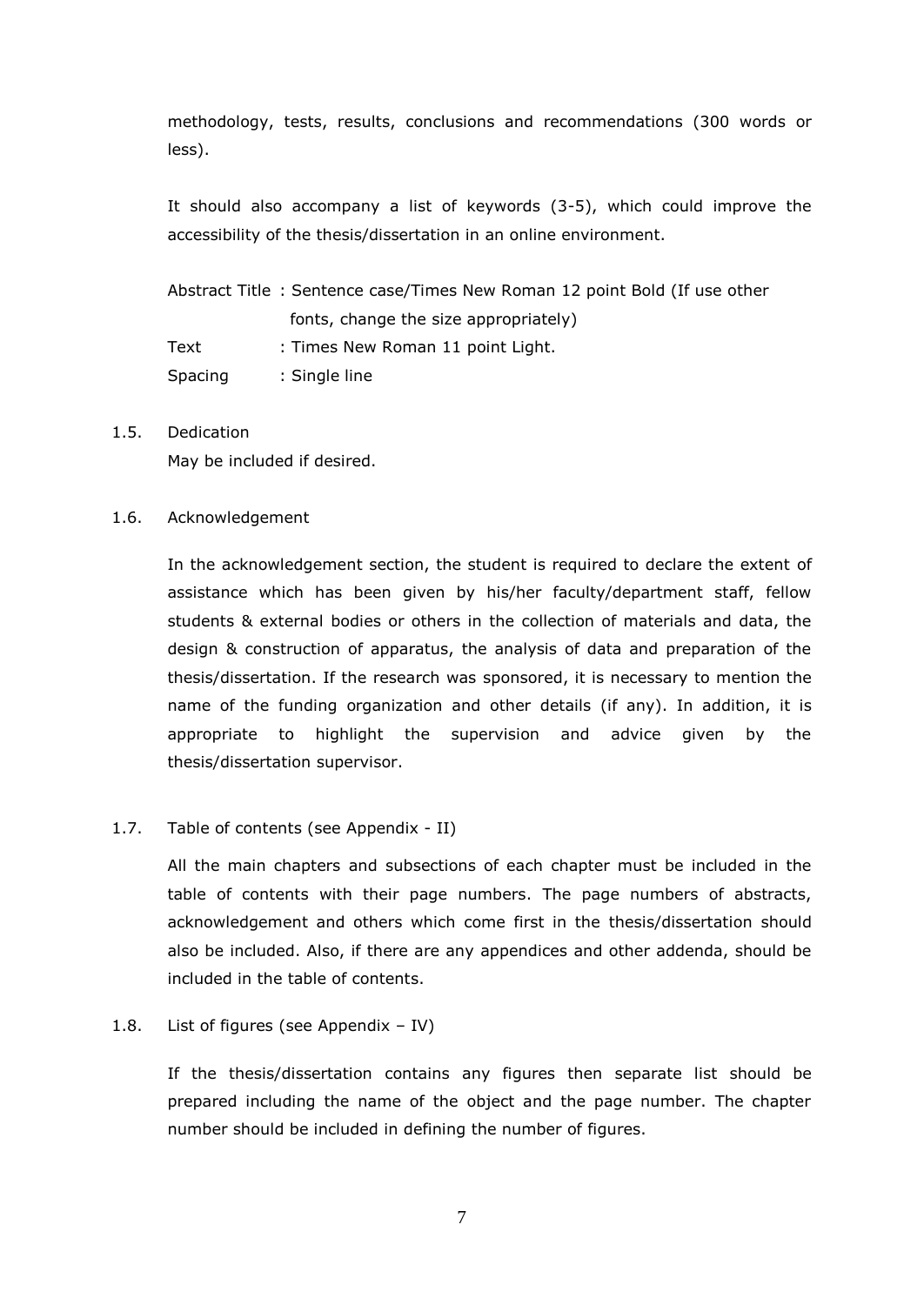## 1.9. List of tables (see Appendix  $- V$ )

If the thesis/dissertation contains any tables then separate list should be prepared including the name of the object and the page number. The chapter number should be included in defining the number of tables.

## 1.10. List of abbreviations (see Appendix – VI)

Abbreviations must follow the International standards. When an abbreviation is used in first time, it must be explained in the text. A separate list should be prepared for all abbreviations used in thesis/dissertation with their full meaning. The abbreviations in the list should be arranged according to the alphabetical order.

## 1.11. The body of the thesis/dissertation

The thesis/dissertation should be started from an introduction and the last part of the thesis/dissertation should include the conclusions and recommendations. All the chapters of thesis/dissertation should have title and a chapter number. Any new chapter should be started from a new page.

## 1.12. References

A reference list<sup>3</sup> is the list of all books, articles, and other source of materials, which were referred and should be listed according to the international referencing method adopted. APA Style and IEEE Style are recommended.

The 'Reference list' does not contain a chapter number.

## 1.13. Bibliography (if any)

1

## 1.14. Appendices (see Appendix – VII)

Supplementary material could be included as Appendices rather than in the main text. For example, Appendices may contain questionnaires, detailed descriptions on apparatus, extensive tables of raw data, computer programs, etc. All appendices must have page numbers written in the same typeface and size used

<sup>&</sup>lt;sup>3</sup> Necessarily the items referred to inside the body text of the thesis/dissertation.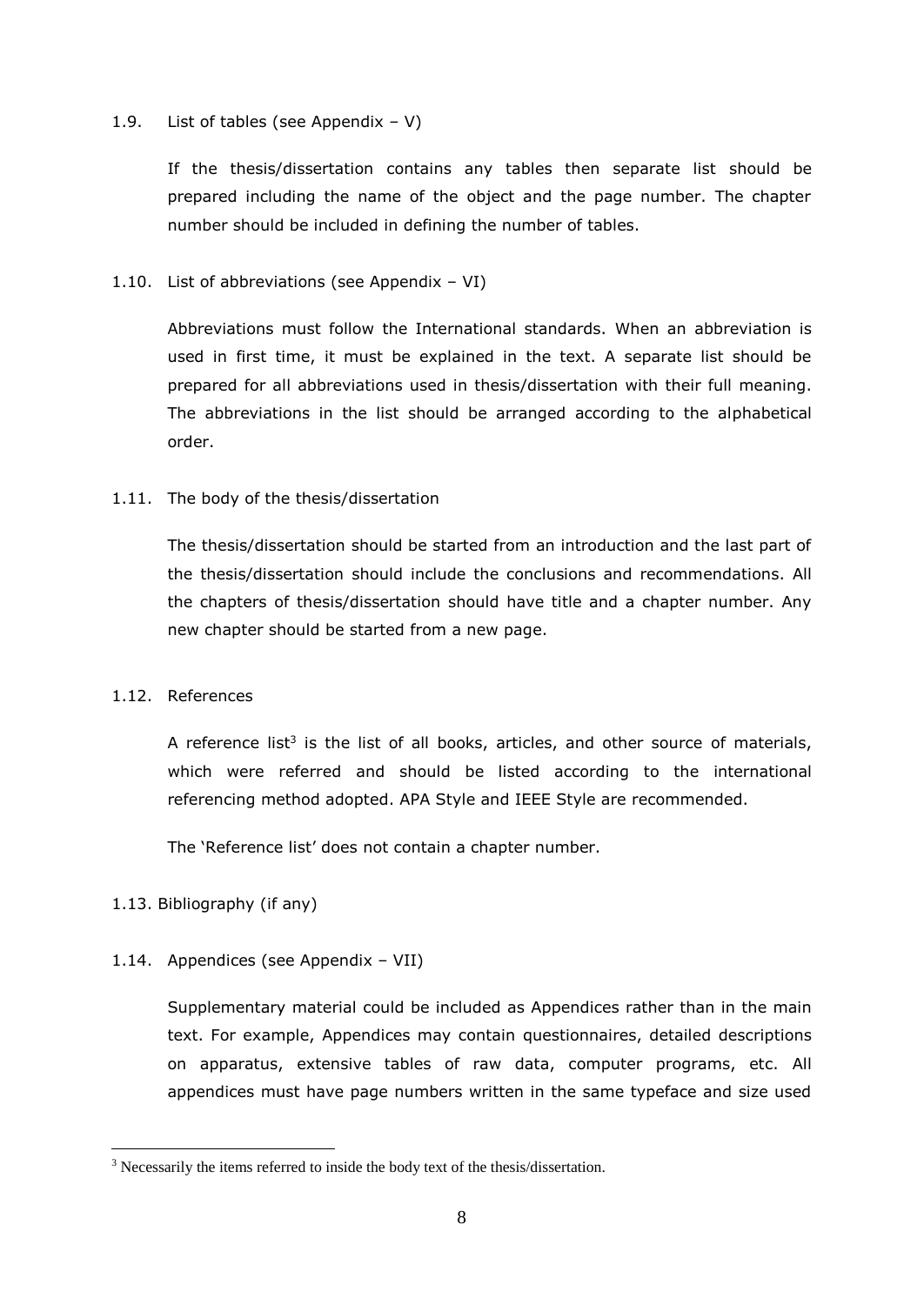for pagination throughout. If appendices contain photocopied material, the photocopies should be of letter quality.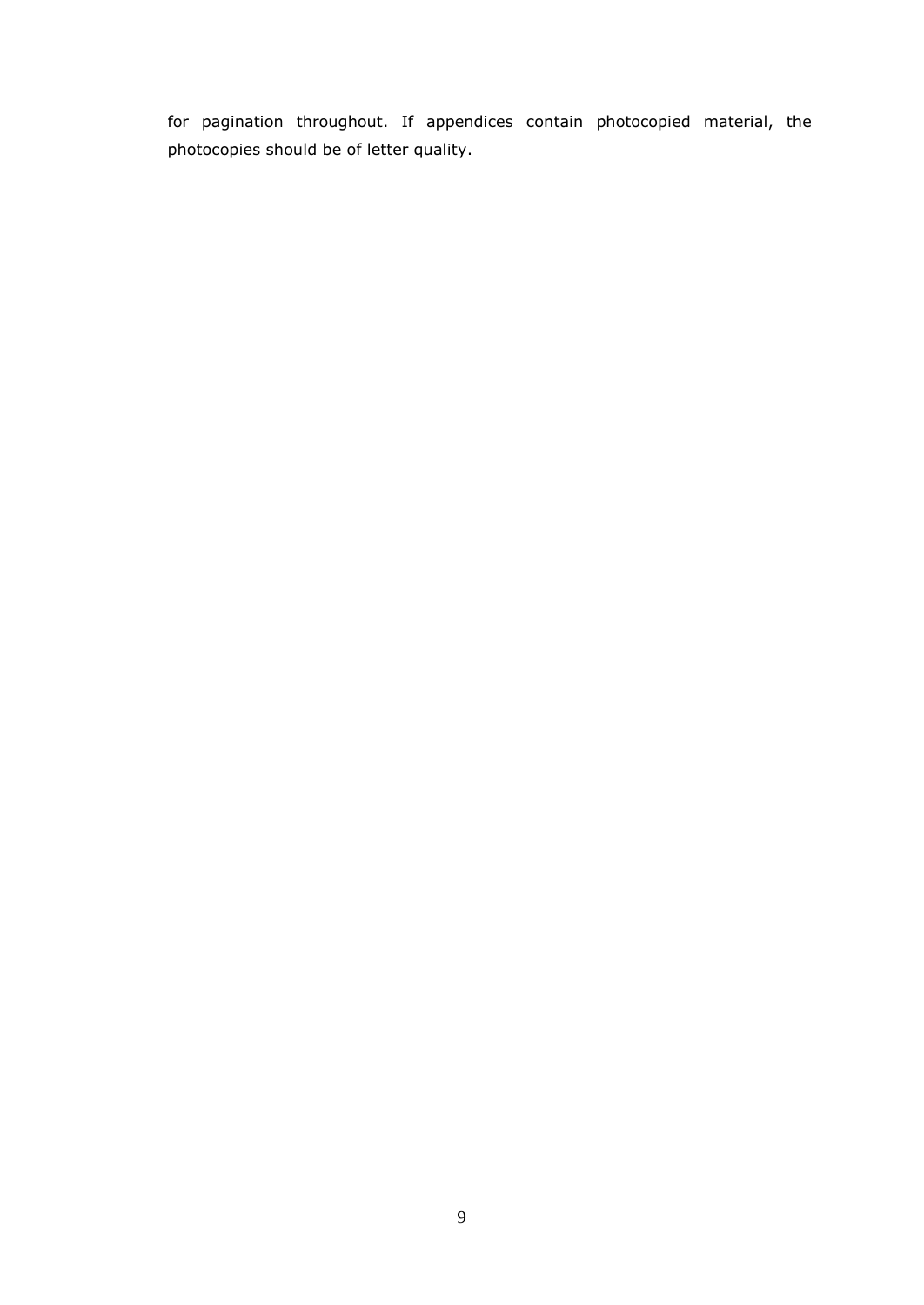25 mm

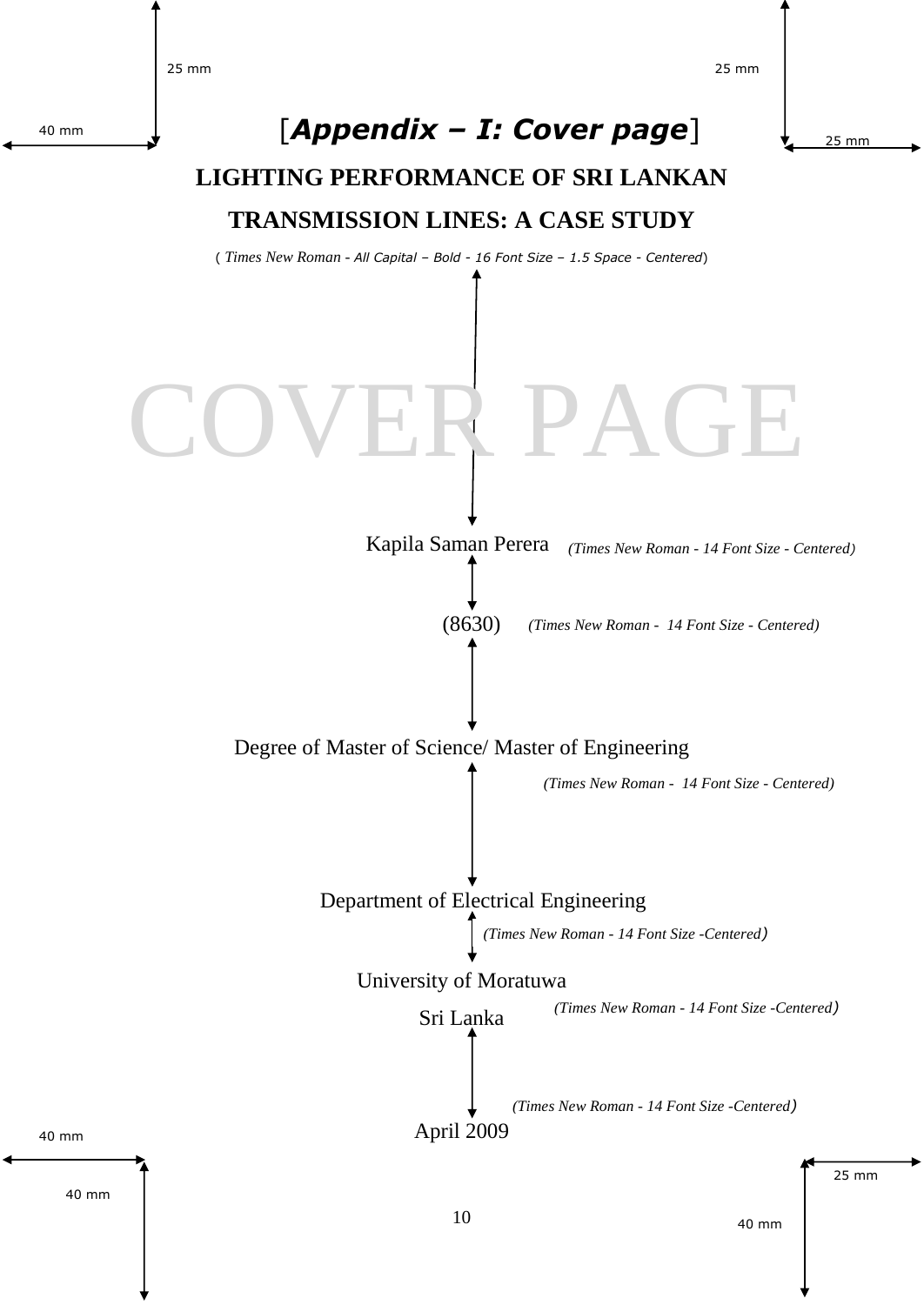## *[Appendix – II: Content Page]*

## **TABLE OF CONTENTS**

|                |                      | Declaration of the candidate & Supervisor | i              |
|----------------|----------------------|-------------------------------------------|----------------|
| Dedication     |                      |                                           | ij             |
|                |                      | Acknowledgements                          | iii            |
| Abstract       |                      |                                           | iv             |
|                | Table of content     |                                           | v              |
|                | List of Figures      |                                           | vi             |
| List of Tables |                      |                                           | vii            |
|                |                      | List of abbreviations                     | viii           |
|                | List of Appendices   |                                           | ix             |
| 1.             |                      | Introduction                              | $\mathbf{1}$   |
|                | 1.1                  | Section                                   | $\mathbf{1}$   |
|                | 1.2                  | Section                                   | 2              |
|                |                      | 1.2.1 Sub Section                         | $\overline{2}$ |
|                |                      | 1.2.2 Sub Section                         | 10             |
| 2.             | Title of the Chapter |                                           | 17             |
| 3.             |                      | Title of the Chapter                      | 35             |
| 4.             |                      | Title of the Chapter                      | 57             |
| 5.             |                      | Title of the Chapter                      | 90             |
| 6.             |                      | <b>Conclusions and Recommendations</b>    | 110            |
|                | Reference List       |                                           | 125            |
| Bibliography   |                      |                                           |                |
| Appendix A:    |                      | Title                                     | 130            |
| Appendix B:    |                      | Title                                     | 132            |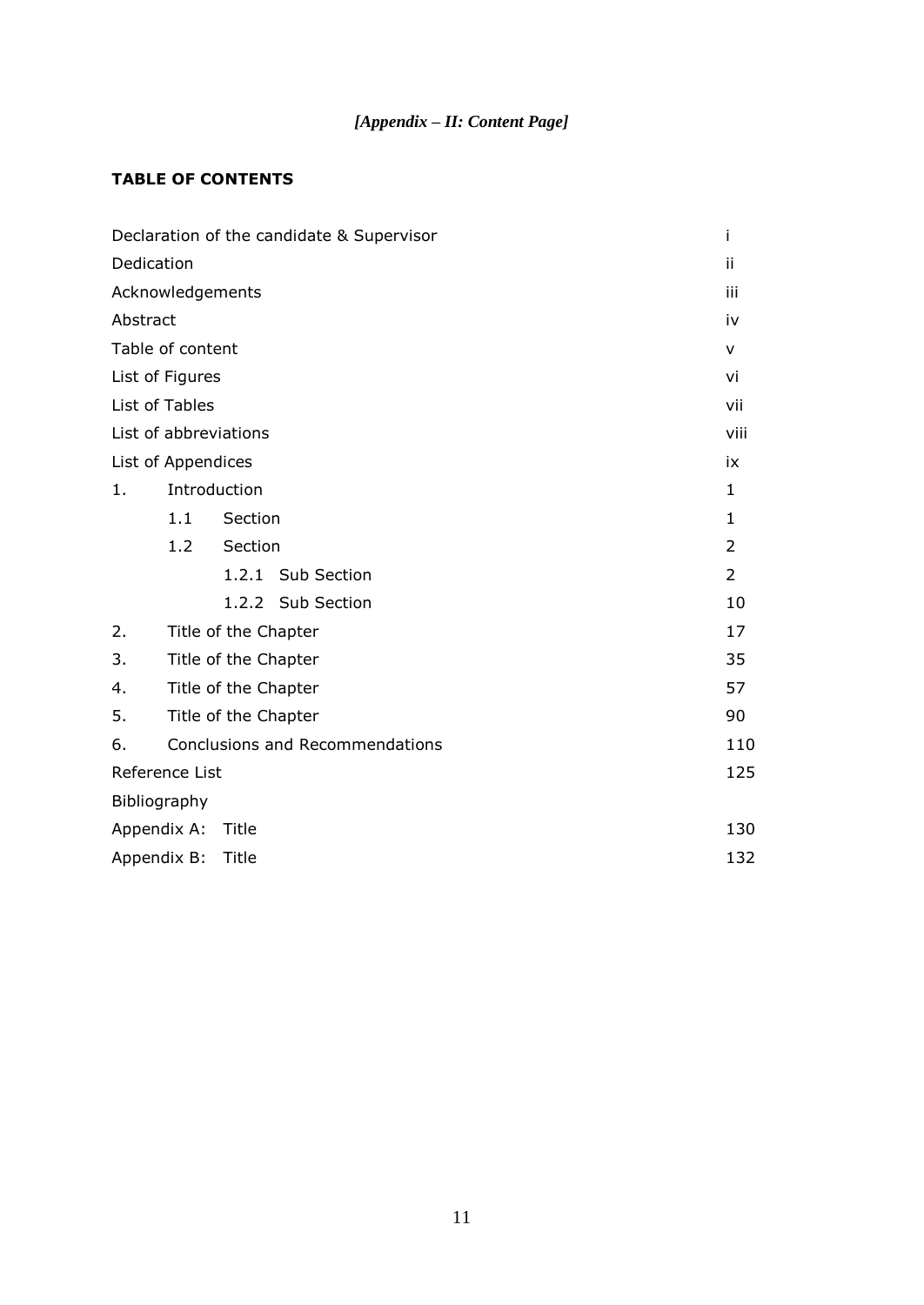25 mm



40 mm